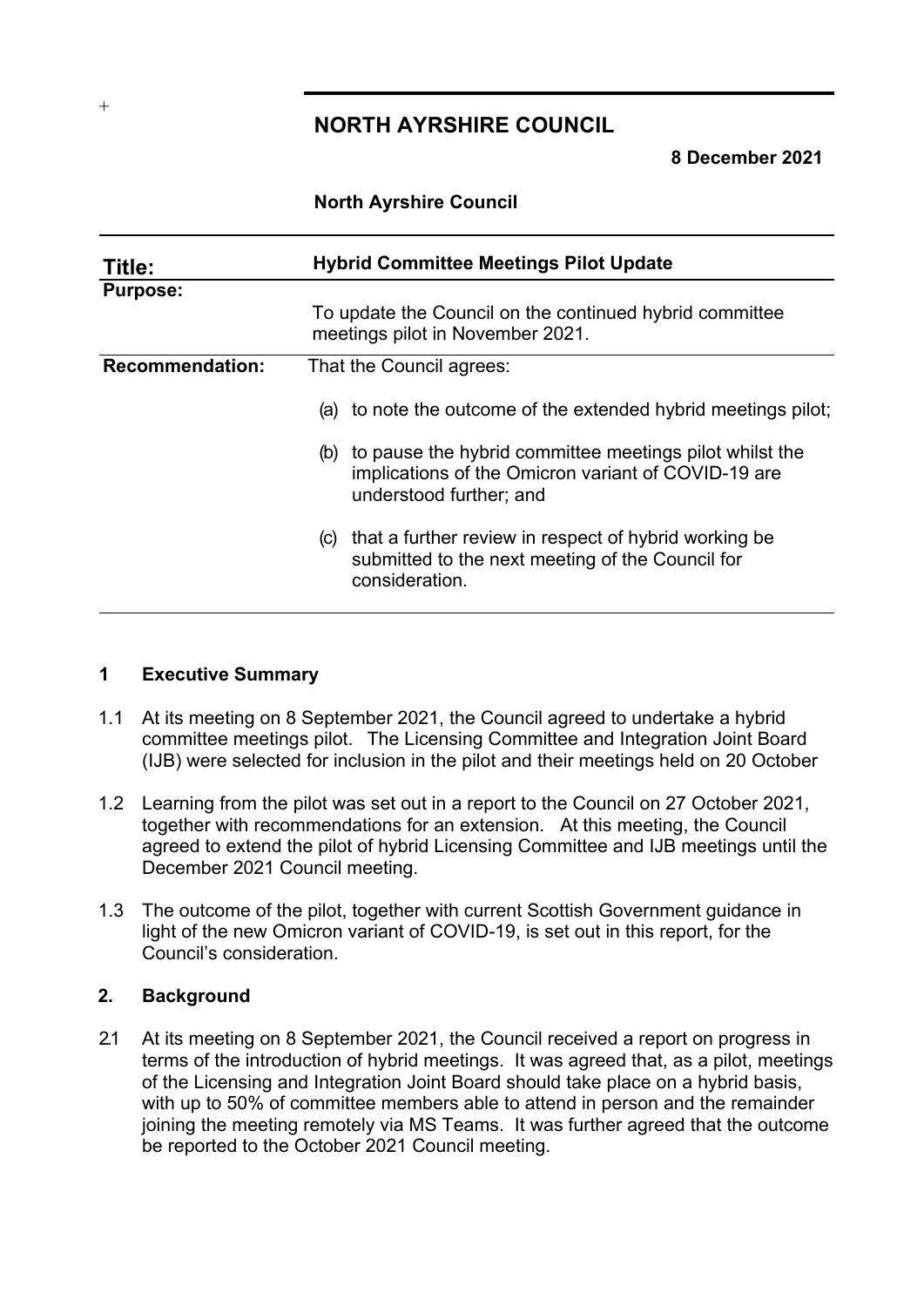- 22 At its meeting on 27 October 2021, the Council received an update on the hybrid meetings pilot. A hybrid meetings protocol was attached as an Appendix to the report. The Council agreed as follows:
	- (a) to note the outcome of the hybrid meetings pilot;
	- (b) to extend the pilot of Licensing Committee and Integration Joint Board hybrid meetings until the next Council meeting, subject to:
		- (i) consultation with the Health and Social Care Partnership with regard to the IJB arrangements;
		- (ii) hybrid meetings during the next stage of the pilot proceeding as "remote meetings (with physical participation)", with no more than 50% of committee Members attending in person and on the basis that any failure of the hybrid equipment would result in the meeting reverting to a remote platform;
		- (iii) amendment of the hybrid meetings protocol set out at Appendix 1, to accommodate physical attendance by external parties in exceptional circumstances, as determined by officers;
		- (iv) the pilot being suspended in the event of a reintroduction of social distancing requirements; and
		- (v) the extent of the pilot being dependent on the availability of sufficient staff resources
	- (c) to receive a report on the outcome of the extended pilot thereafter.

### Extended Pilot: Meeting Arrangements

- 2.3 Unfortunately, the Integration Joint Board meeting scheduled to take place as a hybrid meeting on 18 November 2021 was cancelled due to lack of business. However, the hybrid meeting of the Licensing Committee did proceed on 17 November 2021.
- 2.4 Further testing of the hybrid equipment in the Council Chambers took place prior to the Licensing Committee meeting and the system was found to be reliable.
- 2.5 A fresh risk assessment of the Council Chambers in light of updated Health and Safety Executive guidance is due to take place. However, at the time of the Licensing Committee meeting, no heating/air conditioning was permitted and windows required to be open during the meeting. As before, social distancing arrangements were also in place; physical attendees were required to wear a face covering when not seated; hand sanitiser was available on entry to the building; and the Chambers was subject to thorough cleaning before and after the meeting.
- 2.6 In accordance with the hybrid meeting protocol, physical attendees were asked to bring a device with them for use should the meeting require to revert to a wholly remote format via MS Teams.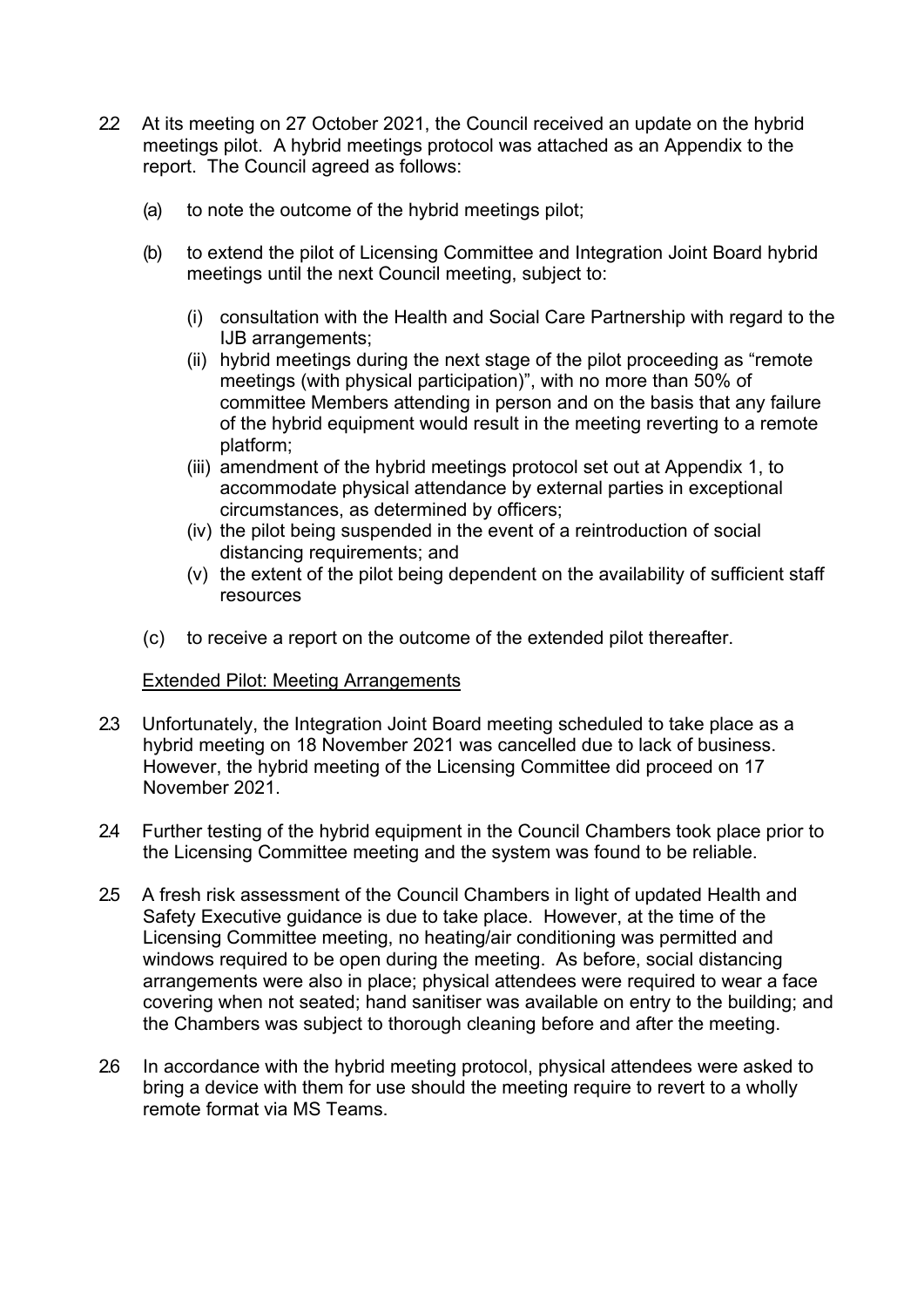## Hybrid Pilot: Licensing Committee (17 November 2021)

- 2.7 By prior arrangement, three Members of the committee, including the Chair, attended the meeting in person, along with the Solicitor (Licensing). The remaining Members and an invited applicant, attended remotely via MS Teams.
- 2.8 Although it was agreed that provision would be made to support any applicant/licence-holder without their own device to join the meeting remotely from an adjacent committee room, this was not required and the party who did attend was able access the meeting themselves via MS Teams.
- 2.9 Due to the nature of the business under consideration, the Committee resolved to exclude the press and public and, therefore, no physical public gallery was required in the Council Chambers, nor was the meeting live-streamed.
- 2.10 Three Committee Services Officers managed the meeting: one undertook a traditional clerking role in the Chambers, a second operated the hybrid equipment (also in the Chambers), and a third joined remotely via MS Teams. A member of the Licensing team also assisted with admitting parties to hearings at the appropriate time and ensuring they had left prior to the committee's deliberation.
- 2.11 The meeting was fairly short, with limited business considered. The hybrid equipment operated successfully, with remote and physical attendees able to see and hear each other. The external party was able to join, leave and re-join the meeting when invited to do so at the appropriate times. (There was a minor issue around screen-sharing to present background papers, but this was unrelated to the hybrid system itself and, since the papers in question had already been circulated, Members were able to refer to them independently).
- 2.12 Following the meeting, Members (both remote and physical attendees) were invited to provide feedback on their experience. The individual points made by four Members are summarised below:
	- The hybrid model provides no real advantage over a totally online Teams meeting.
	- We are urged by the Government to continue to work from home if possible in view of the disturbing COVID figures, so it is of concern not only that Members are meeting face-to-face, but that staff are having to attend in person to facilitate this type of meeting. Until it is deemed safe for us all to attend in person, it would save resources and prevent unnecessary risk of infection if the Teams model was reinstated.
	- The hybrid meeting is more efficient than a Teams meeting held remotely. The meeting ran efficiently, advice could be sought immediately from the Solicitor present, and comments were received from Members present. Meetings requiring legal advice are more efficient when held by this system.
	- The test will possibly be at the next meeting when there is an item which could have a large number of objectors who may wish to attend in person. Some may not have an internet connection and the Chair has discretion to allow an objector to address the committee in person.
	- Hybrid meetings do not necessarily result in increased travelling expenses where Members regard Cunninghame House as their place of employment and, on that basis, do not claim such expenses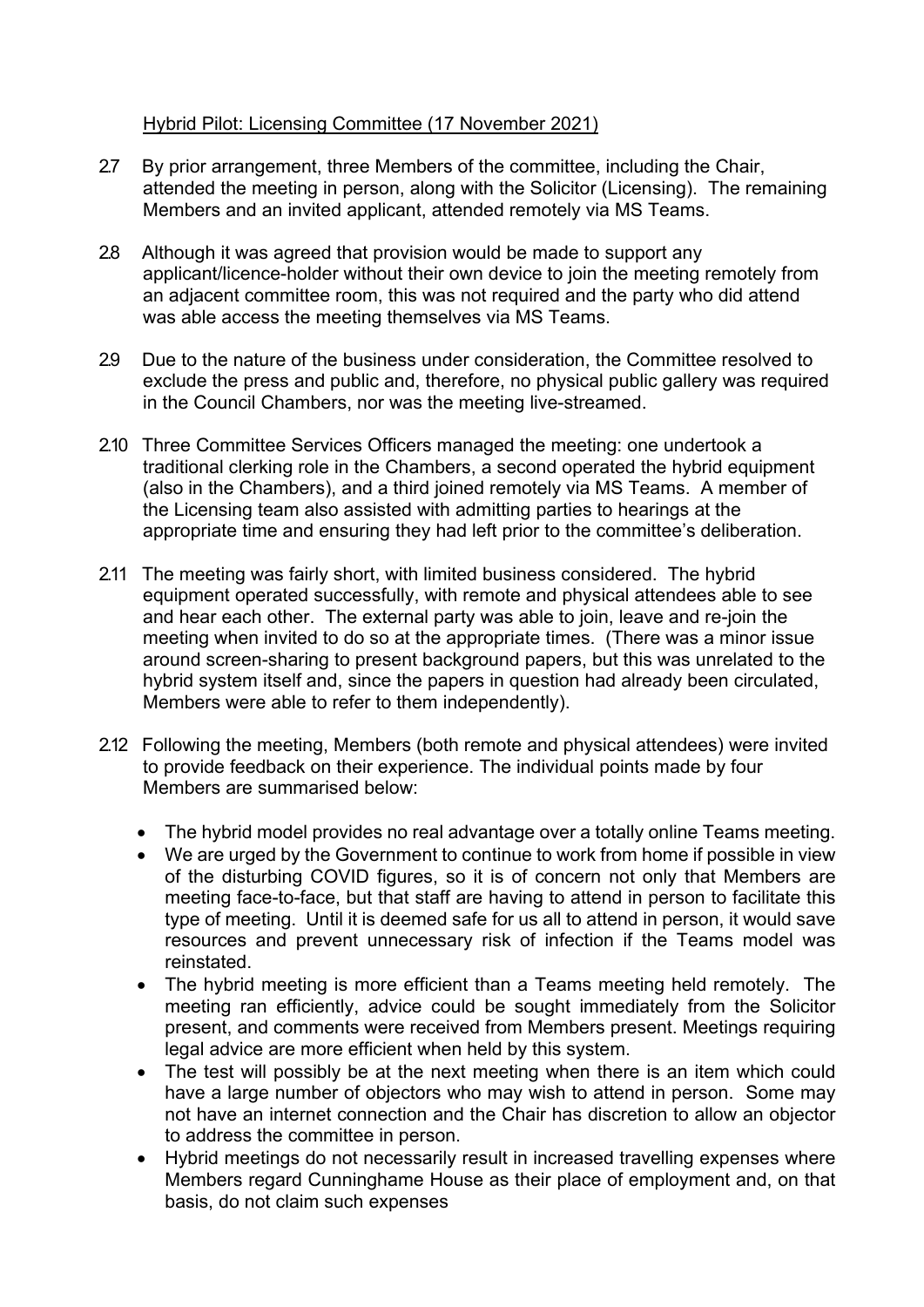- If the hybrid system is not tested, it will lie dormant and be a waste of money. The system could be used by the Provost and officers for the full Council meeting.
- I am very much in favour of the hybrid style of meetings.
- I thought the meeting went very well. It was my first so I was impressed with how it was set up and how smoothly it all went. I am happy to stay at home in the mean time until things change for us all.

### Learning Points

- 2.13 There were no significant learning points arising from the extension of the pilot, beyond the matters highlighted in the previous report.
- 2.14 The recent emergence of the Omicron variant of COVID-19 is of relevance at this time, particularly taking into account the additional pressures already likely to be faced by the health service during the winter months. The Scottish Government has recently urged the redoubling of efforts to follow guidance which is aimed at minimizing transmission, including working from home where possible.
- 2.15 On the one hand:
	- ongoing informal testing of the hybrid system during the pilot has provided reassurance as to its reliability; and
	- there are suitable contingency arrangements in place (namely reverting to wholly remote) in the event of a system failure
- 2.16 On the other hand:
	- Scottish Government advice remains to work from home where possible and this is of particular relevance given the emergence of the new Omicron variant of COVID-19 and the additional strain on the NHS over the winter period; and
	- the level of staffing required to run a hybrid meeting also remains relevant, particularly if hybrid meetings were to be rolled out

### **3. Proposals**

- 3.1 The Council is invited to:
	- (a) to note the outcome of the extended hybrid meetings pilot;
	- (b) to pause the hybrid committee meetings pilot whilst the implications of the Omicron variant of COVID-19 are understood further; and
	- (c) that a further review in respect of hybrid working be submitted to the next meeting of the Council for consideration.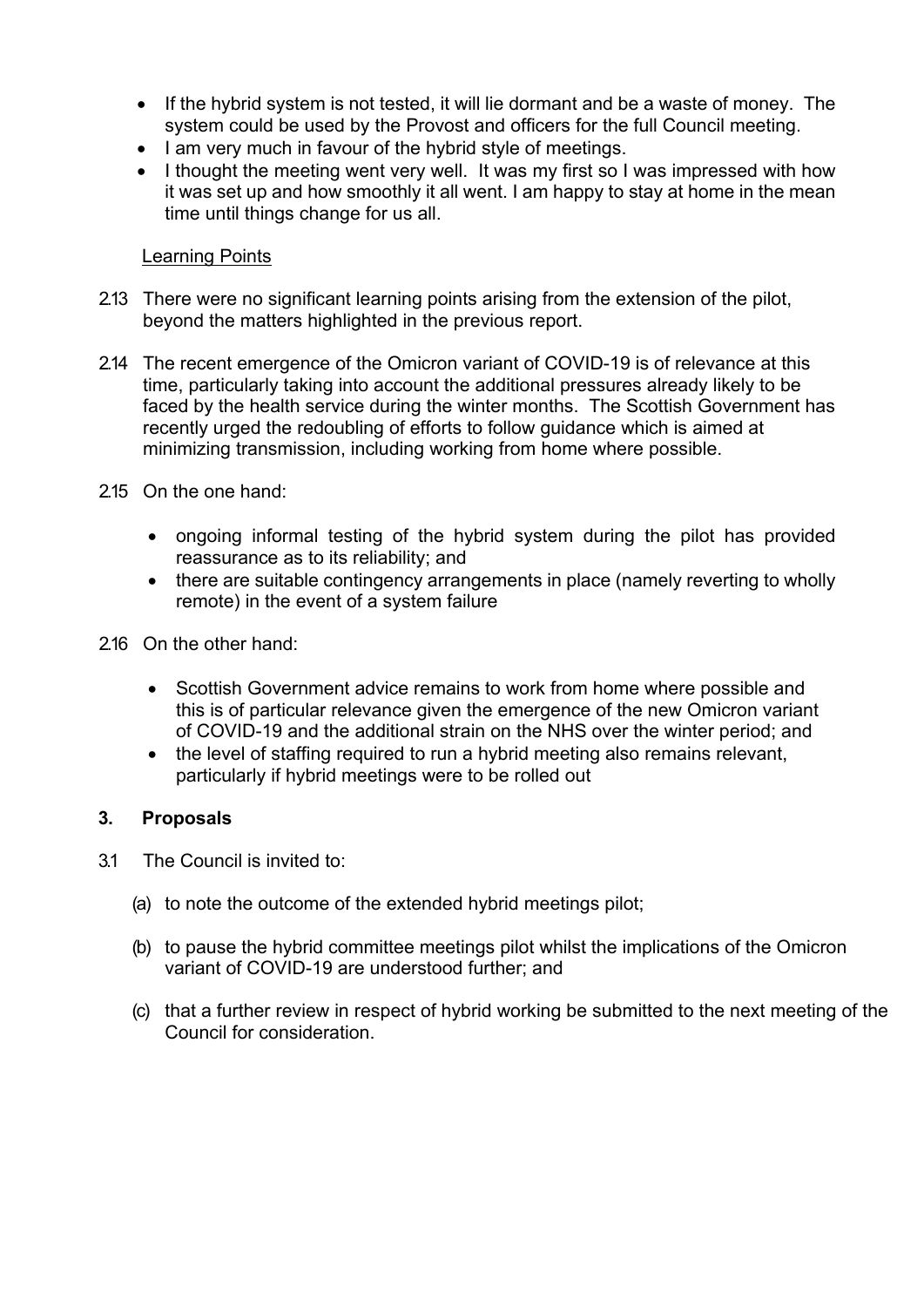# **4. Implications/Socio-economic Duty**

## **Financial**

- 4.1 Prior to COVID-19, only meetings of the Council, Cabinet and Integration Joint Board were webcast, but it is assumed that webcasting/live-streaming will be expected as a matter of course in future. Additional webcasting hours have been purchased to accommodate this in the interim and this can be built into the retendering exercise for webcasting with effect from June 2022. These hours can be used to stream wholly physical, wholly remote or hybrid meetings.
- 4.2 Remote meetings have reduced expenditure on Elected Member travel. The resumption of physical attendance could increase such costs where Members claim them.

## **Human Resources**

4.3 Current Scottish Government guidance has emphasised the importance of homeworking where possible. In addition, remote/hybrid meetings are more resource-intensive than physical meetings. The Committee Services team comprises four Committee Services Officers and each hybrid meeting is currently supported by three CSOs.

## **Legal**

## *Room Temperature/Working Conditions*

- 4.4 The Workplace (Health, Safety and Welfare) Regulations 1992 lay down particular requirements for most aspects of the working environment and Regulation 7 deals specifically with the temperature in indoor workplaces, stating that "During working hours, the temperature in all workplaces inside buildings shall be reasonable." Although the law does not state a minimum or maximum temperature for working environments, the temperature would normally be expected to be at least 16°C (or 13°C if much of the work involves rigorous physical effort).
- 4.5 However, COVID-19 brings exceptional circumstances and, as there is the possibility of more harm occurring from COVID-19 than cooler air, closing the windows during meetings in the Council Chambers to bring the room to what might be considered a more reasonable temperature, has not been permitted.
- 4.6 Recently updated guidance from the HSE has indicated that air-conditioning systems may be suitable for use where other mitigating measures to ensure adequate fresh air are in place. Each location would require to be risk assessed and solutions would be specific to individual circumstances. Corporate Health and Safety and Property Management and Investment are currently reviewing what measures will be applicable and in what circumstances.
- 4.7 Once the Council Chambers risk assessment has been reviewed in light of the updated guidance, it may be possible to reinstate the air conditioning, subject to suitable mitigation. However, it is recognised that HSE guidance may be further revised in light of case numbers and the Omicron variant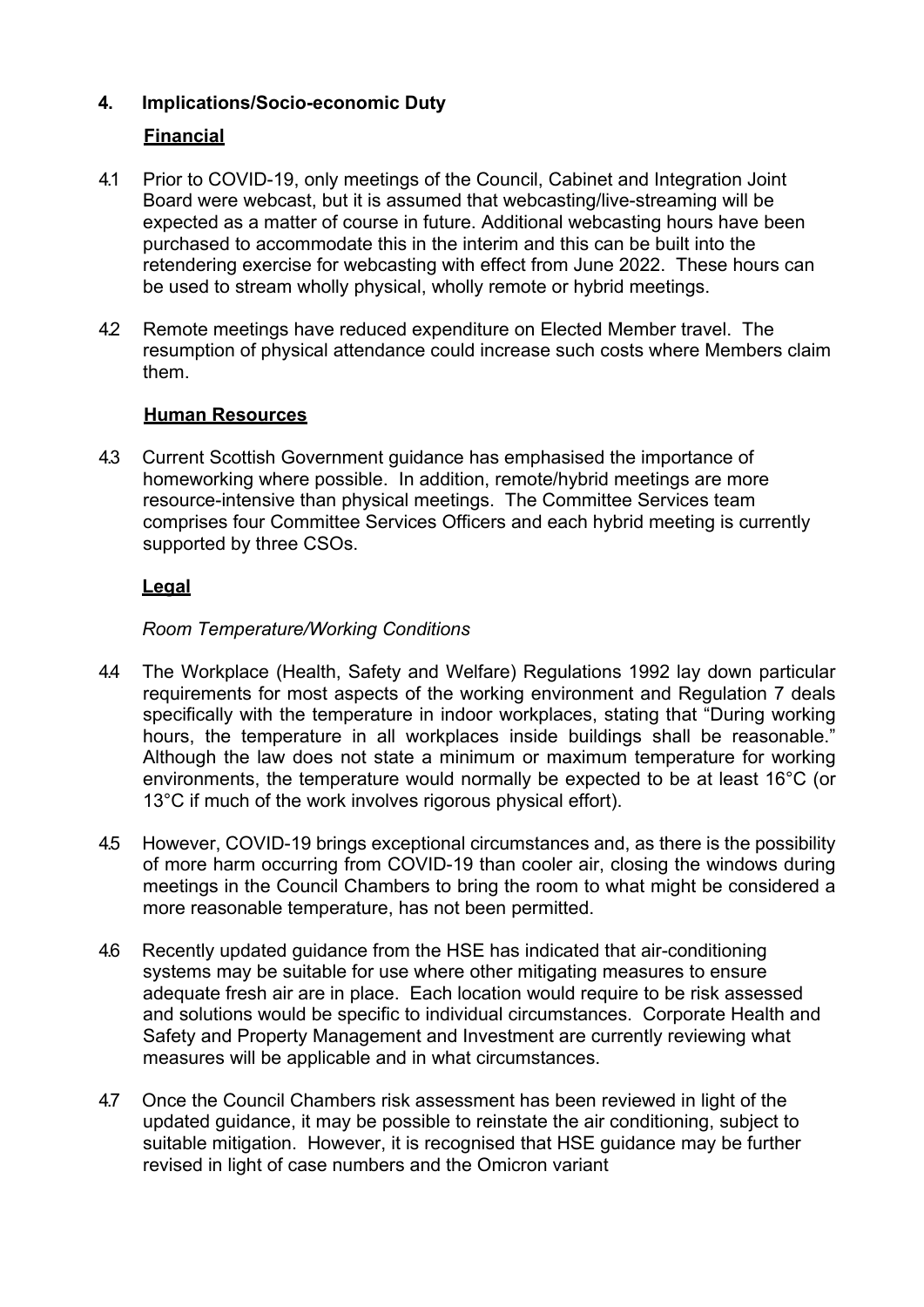### *Remote and Hybrid Meetings*

4.6 The Local Government (Scotland) Act 2003 permits the holding of and participation in remote meetings. The Council's Standing Orders were varied using the Chief Executive's urgency powers to mirror the terms of the Act and facilitate the holding of remote and/or hybrid meetings. [The Standing Orders relating to the Integration Joint Board already include a general provision which encompasses remote or hybrid meetings]. In terms of Section 43(2) of the 2003 Act, the decision on whether a meeting is remote or hybrid is for the Provost or relevant committee Chair and the report, therefore, recommends that officers liaise with Chairs regarding the meetings to be included in the pilot.

## *Public Gallery Provision*

- 4.7 Part 4 of schedule 6 of the Coronavirus (Scotland) Act 2020 contains temporary modifications to Section 50A of the Local Government (Scotland) Act 1973 by adding an additional ground for the exclusion of the public from meetings of Local Authorities where there would be a "real or substantial risk" to public health due to infection or contamination with coronavirus. There is no distinction between virtual and physical Local Authority meetings within the temporary grounds (although it is difficult, of course, to make the case that there would be a 'real or substantial risk' associated with the public attending a remote meeting).
- 4.8 The temporary power to exclude the public from Local Authority meetings on coronavirus grounds was enforceable under Part 1 of the 2020 Act. Parts of the Act, including this power, expired on 30 September. It is understood that the Scottish Government is preparing further primary legislation although the terms of this are currently unknown. It is the view of the Council's Legal service that, by streaming its Teams meetings to the Council's website, the Council is effectively admitting the public to its remote meetings.
- 4.9 Whilst live streaming of remote meetings is likely to constitute public access to a meeting of the Council or its committees held on a wholly remote basis, it is logical to assume that the resumption of physical meetings or the introduction of hybrid meetings should include some public gallery provision even if live streaming continues.

## **Equality/Socio-economic**

- 4.10 In the absence of a physical public gallery provision, some members of the public without IT equipment are disadvantaged by not being able to observe the proceedings, albeit that hard-copy Agendas and Minutes continue to be available on request. The reintroduction of a small physical public gallery as part of the hybrid pilot addresses this, as does a provision within the hybrid protocol which allows for assistance to be provided by officers in exceptional circumstances where an invited party to a meeting/hearing has no suitable device.
- 4.11 At the same time, there may some equalities advantages associated with livestreaming meetings of the Council and committees in terms of offering easier/more extensive access to meetings than would be afforded by a small public gallery.